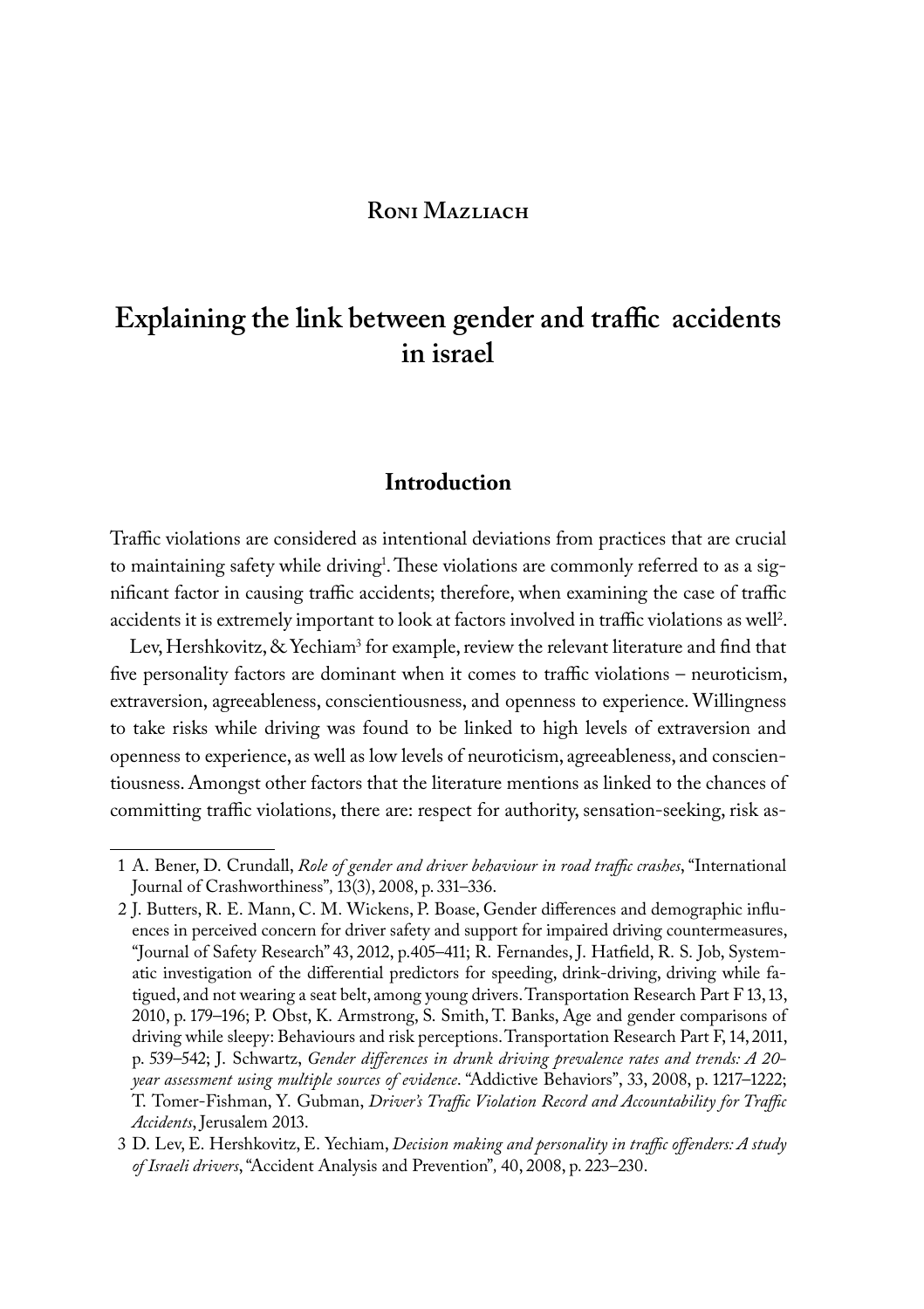sessment and more. As all of these factors tend to be influenced and shaped by a person's environment, in addition to being subjective personality traits, it can be assumed that they vary when considering different demographic groups – especially groups that differ gender-wise (i.e. males and females)<sup>4</sup>.

Thus, we can deduce that gender is a significant variable influencing traffic accidents. A large body of evidence supporting this claim can be found in various statistical findings that are widely described through the literature, based on data from traffic accidents and ticket documentation, as well as self-reports made by drivers. According to these findings, men tend to be more involved in traffic accidents that are linked with traffic violations such as driving while fatigued<sup>s</sup>, speeding<sup>6</sup>,

J. Cestac, F. Paran, P. Delhomme, Young drivers' sensation seeking, subjective norms, and perceived behavioral control and their roles in predicting speeding intention: How risk-taking motivations evolve with gender and driving experience, "Safety Science", 49, p. 424–432; R. Fernandes, J. Hatfield, R. S. Job, Systematic investigation of the differential predictors for speeding, drink-driving, driving while fatigued, and not wearing a seat belt, among young drivers. Transportation Research Part F 13, 13, 2010, p. 179–196; T. Lotan, E. Grimberg, Young Driver's Involvement in Traffic Accidents - Data, Trends and Research, Or Yarok 2011; R Ivers, T. Senserrick, S. Boufous, M. Stevenson, H. Y. Chen, M. Woodward, et al., Novice Drivers' Risky Driving Behavior, Risk Perception, and Crash Risk: Findings From the DRIVE Study, "American Journal of Public Health", 99(9), 2009, p. 1638–1644; N. Rhodes, K. Pivik, Age and gender differences in risky driving: The roles of positive affect and risk perception. "Accident Analysis and Prevention", 43, 2011, p. 923–931. M. Schmid Mast, M. Sieverding, M. Esslen, K. Graber, L. Jancke, Masculinity causes speeding in young men, "Accident Analysis and Prevention", 40, 2008, 840–842; R. Tzaig, Traffic Violations That Cause Traffic Accidents, Jerusalem 2010; W. Vanlaar, H. Simpson, D. Mayhew, R. Robertson, R, Aggressive driving: A survey of attitudes, opinions and behaviors, "Journal of Safety Research", 39, 2008, p. 375–381; B. C. Watson, A. Watson, V. Siskind, J. J. Fleiter, Characteristics and predictors of high-range

<sup>4</sup> M. Schmid Mast, M. Sieverding, M. Esslen, K. Graber, L. Jancke, *Masculinity causes speeding in young men*, "Accident Analysis and Prevention", 40, 2008, 840–842.

R. Fernandes, J. Hatfield, R. S. Job, Systematic investigation of the differential predictors for speeding, drink-driving, driving while fatigued, and not wearing a seat belt, among young drivers. Transportation Research Part F 13, 13, 2010, p. 179–196; E. Constantinou, G. Panayiotou, N. Konstantinou, A. Loutsiou-Ladd, A. Kapardis, Risky and aggressive driving in young adults: Personality matters, "Accident Analysis and Prevention", 43, 2011, p. 1323–1331; G. Zhang, K. K. Yau, G. Chen, Risk factors associated with traffic violations and accident severity in China, "Accident Analysis and Prevention", 59, 2013, p. 18–25; M. Schmid Mast, M. Sieverding, M. Esslen, K. Graber, L. Jancke, Masculinity causes speeding in young men, "Accident Analysis and Prevention", 40, 2008, 840–842.

<sup>5</sup> P. Obst, K. Armstrong, S. Smith, T. Banks, Age and gender comparisons of driving while sleepy: Behaviours and risk perceptions. Transportation Research Part F, 14, 2011, p. 539–542; R. Fernandes, J. Hatfield, R. S. Job, Systematic investigation of the differential predictors for speeding, drink-driving, driving while fatigued, and not wearing a seat belt, among young drivers. Transportation Research Part F 13, 13, 2010, p. 179–196.

<sup>6</sup> J. Butters, R. E. Mann, C. M. Wickens, P. Boase, *Gender differences and demographic influences in perceived concern for driver safety and support for impaired driving countermeasures*, "Journal of Safety Research" 43, 2012, p.405–411.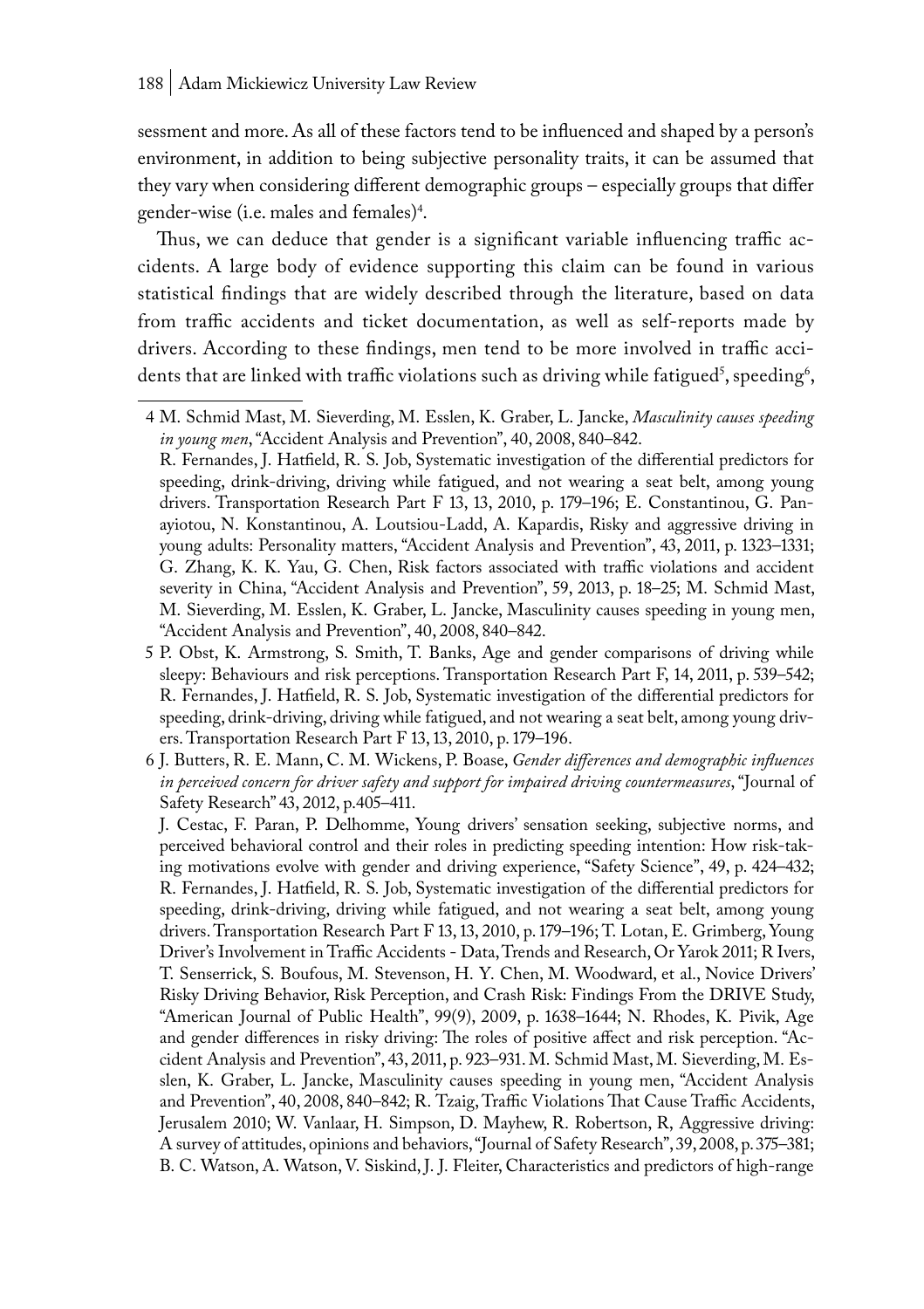drink-driving $\alpha$  and driving with no seatbelt on $\alpha$ .

Some counter claims to the idea of a gender gap can be found, based on the argument that men are statistically more involved in traffic accidents because they are also found to have higher driving mileage than women<sup>9</sup>, or because they receive more traffic tickets due to gender bias, which causes them to be over-represented in formal data<sup>10</sup>. However, there can still be found a general agreement within the literature, asserting that the reason for men's over-involvement in traffic accidents is that they tend to take more risks than women<sup>11</sup>.

- 7 A. Bener, D. Crundall, Role of gender and driver behaviour in road traffic crashes, "International Journal of Crashworthiness", 13(3), 2008, p. 331–336; J. Schwartz, Gender differences in drunk driving prevalence rates and trends: A 20-year assessment using multiple sources of evidence. "Addictive Behaviors", 33, 2008, p. 1217–1222.
- 8 R. Fernandes, J. Hatfield, R. S. Job, Systematic investigation of the differential predictors for speeding, drink-driving, driving while fatigued, and not wearing a seat belt, among young drivers. Transportation Research Part F 13, 13, 2010, p. 179–196.
- 9 B. González-Iglesias, J. Gómez-Fraguela, A. Luengo-Martín, Driving anger and traffic violations: Gender differences. Transportation Research Part F, 15, 2012, p. 404–412.
- 10 B. Rowe, *Gender Bias in the Enforcement of Traffic Laws: Evidence based on a new empirical test*, "American Law & Economics Association Annual Meetings", Ann Arbor 2008, p 1–35.
- 11 A. Bener, D. Crundall, *Role of gender and driver behaviour in road traffic crashes*, "International Journal of Crashworthiness"*,* 13(3), 2008, p. 331–336; J. Butters, R. E. Mann, C. M. Wickens, P. Boase, *Gender differences and demographic influences in perceived concern for driver safety and support for impaired driving countermeasures*, "Journal of Safety Research", 43, 2012, p.405–411; E. Constantinou, G. Panayiotou, N. Konstantinou, A. Loutsiou-Ladd, A. Kapardis*, Risky and aggressive driving in young adults: Personality matters*, "Accident Analysis and Prevention"*,* 43, 2011, p. 1323–1331; C. F. Chen, *Personality, safety attitudes and risky driving behaviors—Evidence from young Taiwanese motorcyclists*, "Accident Analysis and Prevention", 41, 2009, p. 963–968; C. P. Cross, L. T. Copping, A. Campbell, *Sex Differences in Impulsivity: A Meta-Analysis*, "Psychological Bulletin", 137(1), 2011, p. 97–130; B. González-Iglesias, J. Gómez-Fraguela, A. Luengo-Martín, *Driving anger and traffic violations: Gender differences. Transportation Research Part F,* 15, 2012, p. 404–412; T. Lotan, E. Grimberg, *Young Driver's Involvement in Traffic Accidents - Data, Trends and Research*, Or Yarok 2011; N. Rhodes, K. Pivik, *Age and gender differences in risky driving: The roles of positive affect and risk perception*. "Accident Analysis and Prevention", 43, 2011, p. 923–931; F. Russo, S. A. Biancardo, G. Dell'acqua, *Road Safety from the Perspective of Driver Gender and Age as Related to the Injury Crash Frequency and Road Scenario*, "Traffic Injury Prevention", 15, 2014, p. 25–33.

speeding offenders. Australasian Road Safety Research, Policing and Education Conference, Sydney 2009, p. 1–10; G. Zhang, K. K. Yau, G. Chen, Risk factors associated with traffic violations and accident severity in China, "Accident Analysis and Prevention", 59, 2013, p. 18–25; B. Scott-Parker, M. K. Hyde, B. Watson, M. J. King, *Speeding by young novice drivers: What can personal characteristics and psychosocial theory add to our understanding?* Accident Analysis and Prevention, 50, 2013, p. 242–250; T. Tomer-Fishman, Y. Gubman, *Driver's Traffic Violation Record and Accountability for Traffic Accidents*, Jerusalem 2013; W. Vanlaar, H. Simpson, D. Mayhew, R. Robertson, R, *Aggressive driving: A survey of attitudes, opinions and behaviors*, "Journal of Safety Research", 39, 2008, p. 375–381.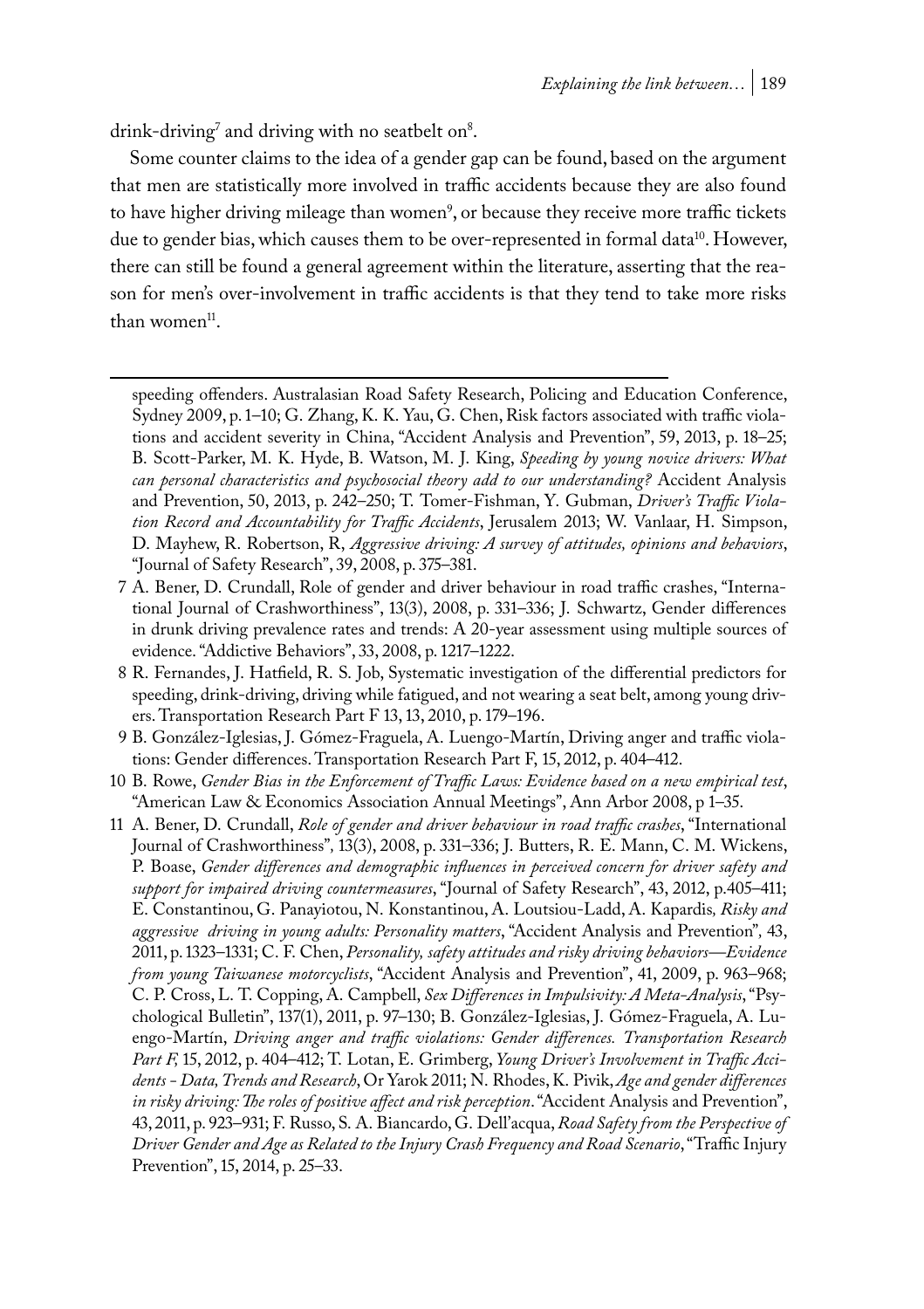In an article that can be used to further support this claim, Wickens describe how, when it concerns women – as opposed to men – a negative correlation can be found between excessive drinking and risky driving, presumably because women tend not to take the risk of driving when under the influence. In addition, González-Iglesias<sup>12</sup> as well as Schwartz<sup>13</sup> note how women – in comparison with men – are more prone to avoiding driving in risky situations (such as while under the influence of alcohol, during late hours etc.).

It is important to note, however, that when examining the literature it is obvious that gender cannot be considered as a sole variable, directly influencing the probability of committing traffic violations and being involved in traffic accidents; it does, however, contribute to the greater likeliness of men being involved in accidents when integrated or mediated with other variables<sup>14</sup> (Butters et al, 2012). We will now review some of the explanations that the literature provides in this context.

# **Literature review – variables involved in men's over-involvement in traffic accidents**

### **Sensation-seeking and emotional gratification**

This assumption refers to the willingness to take risks while driving as being influenced by sensation-seeking – positive emotional reinforcements granted by risky driving15. Nowadays, driving (and mainly the forms of driving that are considered as violating the law) tend to be culturally linked to intense positive emotions (such as the feeling of being "free") – a link influenced, among other factors, by automobile manufacturers' marketing methods and positive depictions of risky driving in the popular media<sup>16</sup>.

<sup>12</sup> B. González-Iglesias, J. Gómez-Fraguela, A. Luengo-Martín, Driving anger and traffic violations: Gender differences. Transportation Research Part F, 15, 2012, p. 404–412.

<sup>13</sup> J. Schwartz, Gender differences in drunk driving prevalence rates and trends: A 20-year assessment using multiple sources of evidence. "Addictive Behaviors", 33, 2008, p. 1217–1222.

<sup>14</sup> J. Butters, R. E. Mann, C. M. Wickens, P. Boase, Gender differences and demographic influences in perceived concern for driver safety and support for impaired driving countermeasures,<br>"Journal of Safety Research" 43, 2012, p.405–411. "Journal of Safety Research"

<sup>15</sup> J. Cestac, F. Paran, P. Delhomme, Young drivers' sensation seeking, subjective norms, and perceived behavioral control and their roles in predicting speeding intention: How risk-taking motivations evolve with gender and driving experience, "Safety Science", 49, p. 424–432; B. Scott-Parker, M. K. Hyde, B. Watson, M. J. King, Speeding by young novice drivers: What can personal characteristics and psychosocial theory add to our understanding? Accident Analysis and Prevention, 50, 2013, p. 242–250.

<sup>16</sup> E. Constantinou, G. Panayiotou, N. Konstantinou, A. Loutsiou-Ladd, A. Kapardis*, Risky and aggressive driving in young adults: Personality matters*, "Accident Analysis and Prevention"*,* 43, 2011, p. 1323–1331.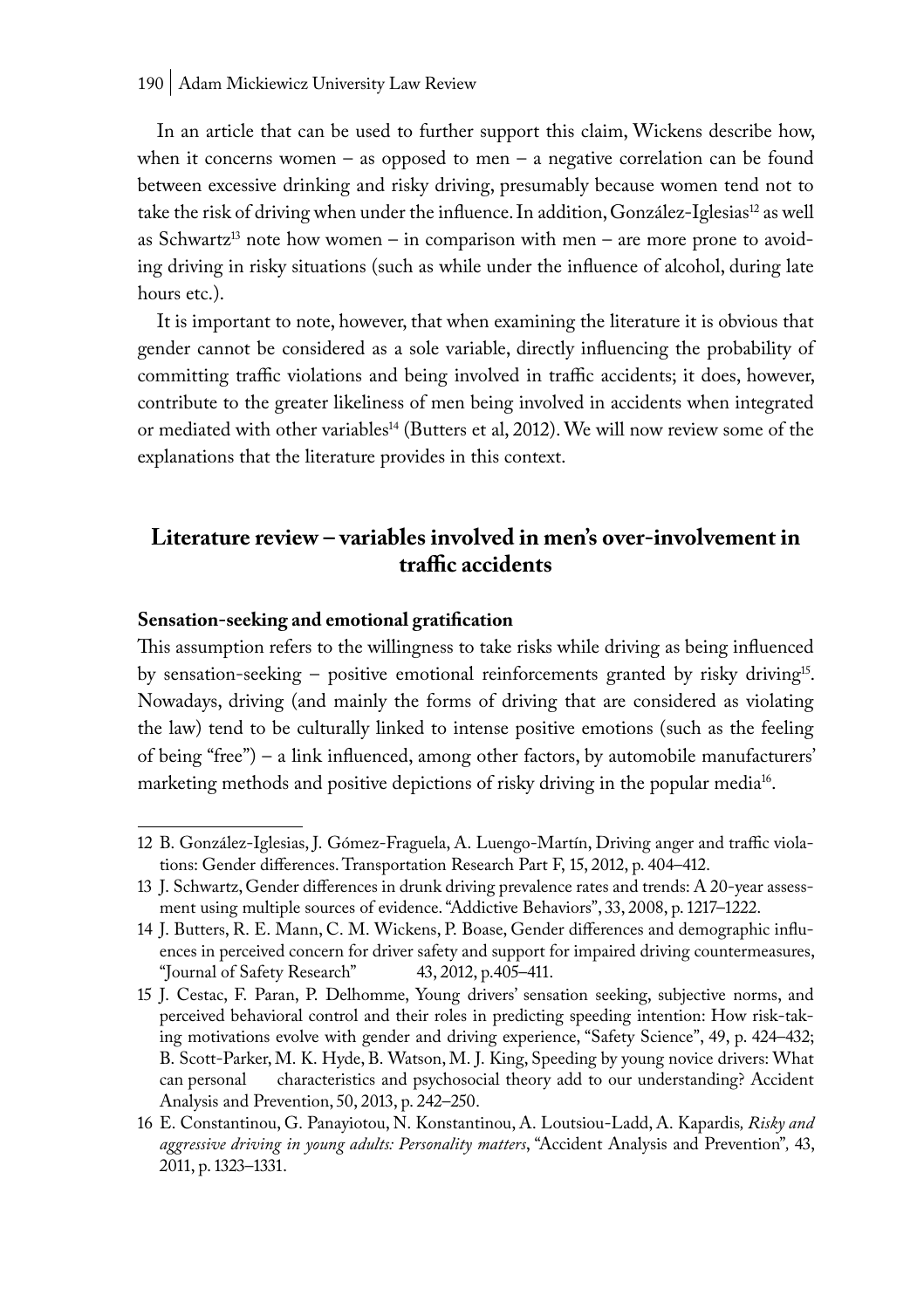Rhodes & Pivik, as well as Lotan & Greemberg<sup>17</sup>, hypothesize in their research that these positive emotions can be influenced by the gender variable, as men relate more positively to the experience of driving and are more interested in it than women. This can explain men's increased willingness to take excitement-creating risks while driving, as well as committing traffic violations (in order to receive significant emotional rewards). Other research has found that sensation-seeking positively influences men's willingness to excessively speed while driving, but not women's<sup>18</sup>.

## **Risk assessment and driving confidence**

According to this assumption, gender acts as a mediator between assessing possible risks linked with a traffic violation and committing that violation. In the case of men, it is claimed that they tend to underestimate the value of physical risks<sup>19</sup>, or that they are less concerned with the legal punishment that might come as a result of committing a violation – such as a ticket or an arrest<sup>20</sup>. This assumption gains more credence in light of the claim that risk-assessment is the most significant predictive factor of the probability of committing traffic violations and being involved in traffic accidents<sup>21</sup>.

Obst<sup>22</sup>, for example, found that – as opposed to women – fatigued men tend to underestimate the value of the risk stemming from driving during late hours. Fernandes<sup>23</sup>

- 21 A. Bener, D. Crundall, *Role of gender and driver behaviour in road traffic crashes*, "International Journal of Crashworthiness"*,* 13(3), 2008, p. 331–336.
- 22 P. Obst, K. Armstrong, S. Smith, T. Banks, *Age and gender comparisons of driving while sleepy: Behaviours and risk perceptions. Transportation Research Part F*, 14, 2011, p. 539–542.
- 23 R. Fernandes, J. Hatfield, R. S. Job, Systematic investigation of the differential predictors for speeding, drink-driving, driving while fatigued, and not wearing a seat belt, among young drivers. Transportation Research Part F 13, 13, 2010, p. 179–196.

<sup>17</sup> N. Rhodes, K. Pivik, *Age and gender differences in risky driving: The roles of positive affect and risk perception*. "Accident Analysis and Prevention", 43, 2011, p. 923–931; T. Lotan, E. Grimberg, Young Driver's Involvement in Traffic Accidents - Data, Trends and Research, Or Yarok 2011.

<sup>18</sup> J. Cestac, F. Paran, P. Delhomme, Young drivers' sensation seeking, subjective norms, and perceived behavioral control and their roles in predicting speeding intention: How risk-taking motivations evolve with gender and driving experience, "Safety Science", 49, p. 424–432.

<sup>19</sup> J. Butters, R. E. Mann, C. M. Wickens, P. Boase, Gender differences and demographic influences in perceived concern for driver safety and support for impaired driving counter-<br>measures, "Journal of Safety Research" 43, 2012, p.405–411; E. Constantinou, G. Pan-43, 2012, p.405–411; E. Constantinou, G. Panayiotou, N. Konstantinou, A. Loutsiou-Ladd, A. Kapardis, Risky and aggressive driving in young adults: Personality matters, "Accident Analysis and Prevention", 43, 2011, p. 1323–1331; B. González-Iglesias, J. Gómez-Fraguela, A. Luengo-Martín, Driving anger and traffic violations: Gender differences. Transportation Research Part F, 15, 2012, p. 404–412; Ivers, R., Senserrick, T., Boufous, S., Stevenson, M., Chen, H.-Y., Woodward, M., et al. (2009). Novice Drivers' Risky Driving Behavior, Risk Perception, and Crash Risk: Findings From the DRIVE Study. American Journal of Public Health, 99(9), 1638–1644.

<sup>20</sup> E. Constantinou, G. Panayiotou, N. Konstantinou, A. Loutsiou-Ladd, A. Kapardis*, Risky and aggressive driving in young adults: Personality matters*, "Accident Analysis and Prevention"*,* 43, 2011, p. 1323–1331.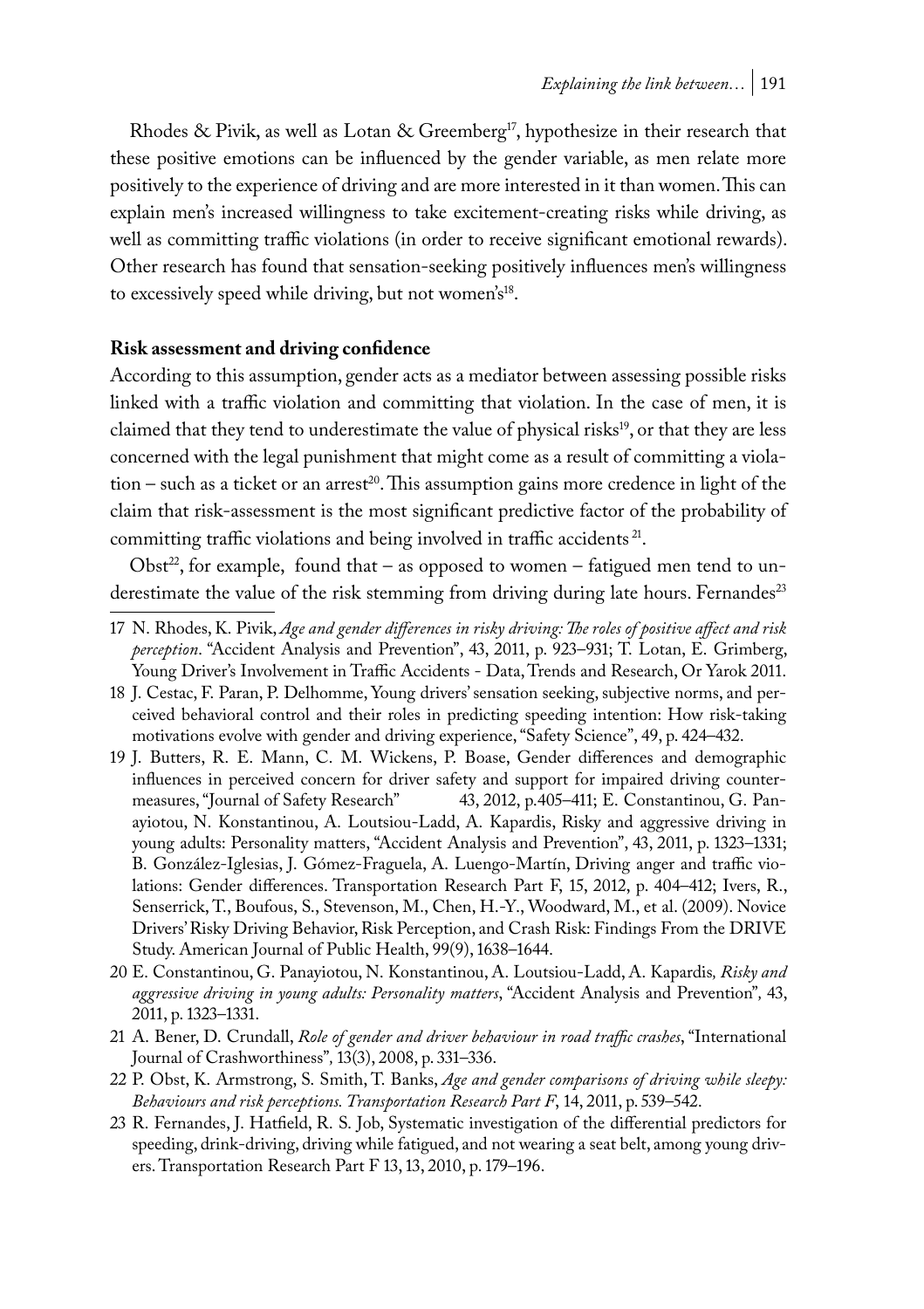added to these findings in their research on young drivers, in which they tested for a link between gender, risk assessment and the probability of committing traffic violations; they found that a positive link between low risk assessment and driving while under the influence or driving with no seatbelt on could be shown when examining men, but not when looking at women (i.e. as opposed to men, women do not tend to commit traffic violations, even when they perceive the possible risk to be low).

In addition to their low risk assessment, there is also evidence of higher driving confidence among men, which manifests in men overestimating their driving abilities and thus committing traffic violations which put them in problematic risk situations<sup>24</sup>. This can also serve to explain the lack of willingness often shown by women when concerning risk-taking, as it might stem from low driving confidence. Research conducted among older drivers found, accordingly, that women reported higher levels of driving self-regulation (not driving in risky conditions) and of lower levels of driver confidence compared with men<sup>25</sup>

### **Aggressive driving and violence**

Aggressive driving data can be compiled from a range of aggressive behaviors when driving, which can be either extreme (such as assaulting other drivers) or comparatively mild (such as offensive hand gestures referred to other drivers). While aggressive driving in itself does not constitute as an illegal activity, it is often manifest when committing traffic violations (such as speeding), which sometimes lead to involvement in traffic accidents<sup>26</sup>.

In research conducted by Vanlaar<sup>27</sup>, it was found that the probability of aggressive driving was doubled in men when compared with women; the authors assume that these

<sup>24</sup> J. Butters, R. E. Mann, C. M. Wickens, P. Boase, Gender differences and demographic influences in perceived concern for driver safety and support for impaired driving countermeasures, "Journal of Safety Research" 43, 2012, p.405–411.

<sup>25</sup> K. T. Braitman, A. T. McCartt, *Characteristics Of Older Drivers Who Self-Limit Their Driving*, "Annals of Advances in Automotive Medicine", Arlington 2008, p. 1–9; L. A. D'Ambrosio, L. K. Donorfio, J. F. Coughlin, M. Mohyde, J. Meyer, *Gender Differences in Self-Regulation Patterns and Attitudes Toward Driving Among Older Adults*, "Journal of Women & Aging", 20 (3–4), 2008, p. 265–282.

<sup>26</sup> B. González-Iglesias, J. Gómez-Fraguela, A. Luengo-Martín, Driving anger and traffic violations: Gender differences. Transportation Research Part F, 15, 2012, p. 404–412; T. Lotan, E. Grimberg, Young Driver's Involvement in Traffic Accidents - Data, Trends and Research, Or Yarok 2011; W. Vanlaar, H. Simpson, D. Mayhew, R. Robertson, R, Aggressive driving: A survey of attitudes, opinions and behaviors, "Journal of Safety Research", 39, 2008, p. 375–381; M. Wickens, R. E. Mann, G. Stoduto, J. E. Butters, A. Ialomiteanu, R. G. Smart, Does gender moderate the relationship between driver aggression and its risk factors? "Accident Analysis and Prevention", 45, 2012, p. 10–18; T. Ozkan, T. Lajunen, J. Chliaoutakis, D. Parker, H. Summala, Cross-cultural differences in driving behaviours: A comparison of six countries. Transportation Research Part F, 9, 2006, p. 227–242.

<sup>27</sup> W. Vanlaar, H. Simpson, D. Mayhew, R. Robertson, R, *Aggressive driving: A survey of attitudes, opinions and behaviors*, "Journal of Safety Research", 39, 2008, p. 375–381.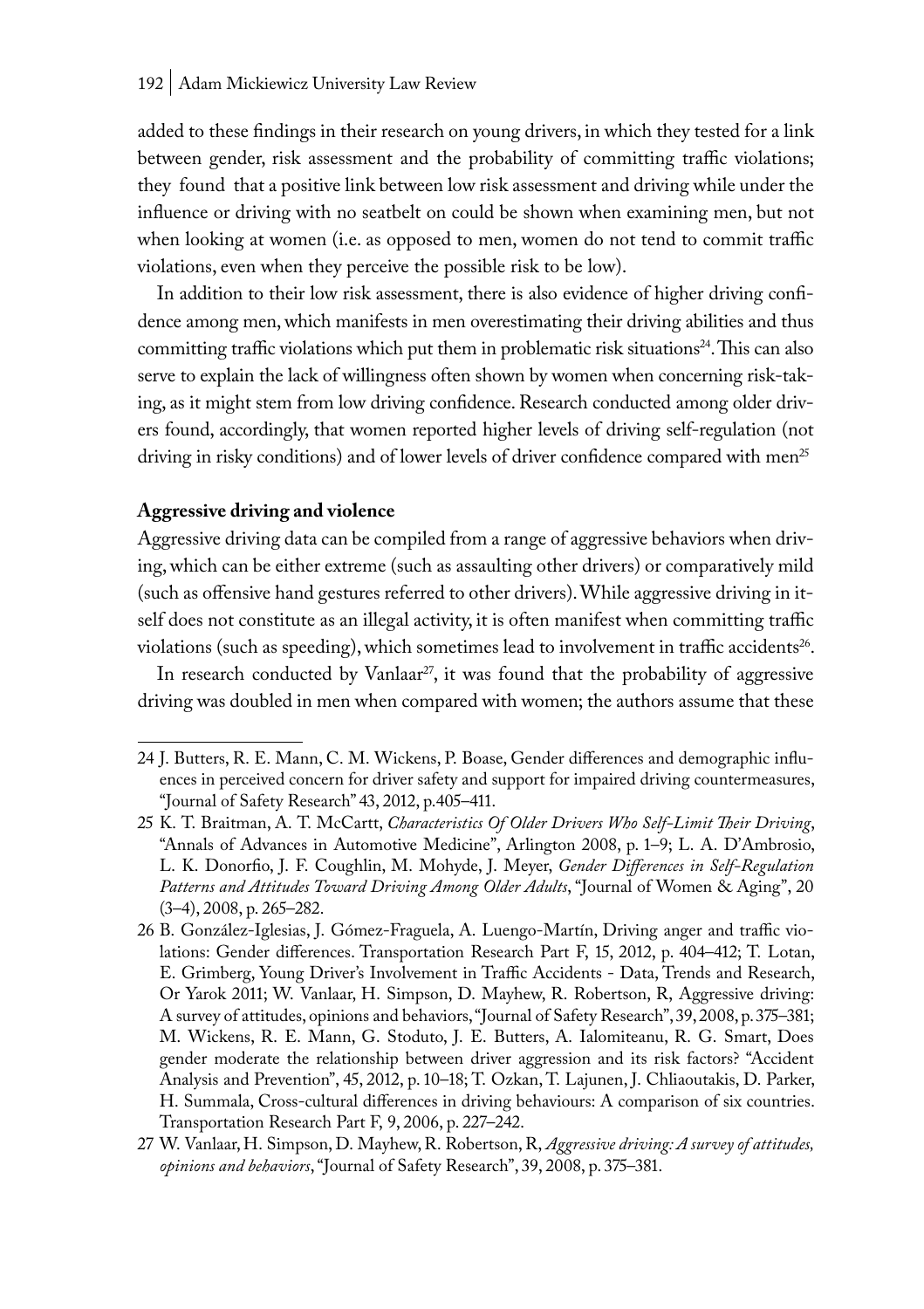findings are based not solely upon men's increased willingness to take risks, but also on men's tendency to act aggressively more often than women. These findings are further supported throughout the literature, as men are described as more prone to being influenced by provocations, to reacting in a behavioral rather than a cognitive or emotional way and to underestimating the value of other drivers' counteractions<sup>28</sup>.

#### **Culture, gender roles and stereotypes**

This fourth claim refers to cultural variables<sup>29</sup>, that are involved in defining what is "normal", socially accepted behavior. These definitions are partially influenced by traditional gender roles, and are capable of accordingly influencing drivers' informal perceptions of traffic violations. Thus, cultural variables have the power to  $-$  for instance  $-$  legitimize the committing of a certain driving offence (such as speeding), even if it is considered wrong in the eyes of the<sup>30</sup>.

Amongst these cultural variables there are male gender stereotypes, which contribute to men's riskier lifestyles, aimed at demonstrating "manhood"31. Thus, the will to demonstrate "machismo" – excessive manhood – as well as the trait of competitiveness which is more dominant amongst men<sup>32</sup>, are found to be linked to aggressive driving and traffic

<sup>28</sup> C. P. Cross, L. T. Copping, A. Campbell, *Sex Differences in Impulsivity: A Meta-Analysis*, "Psychological Bulletin", 137(1), 2011, p. 97–130; B. González-Iglesias, J. Gómez-Fraguela, A. Luengo-Martín, *Driving anger and traffic violations: Gender differences. Transportation Research Part F,* 15, 2012, p. 404–412; T. Lotan, E. Grimberg, *Young Driver's Involvement in Traffic Accidents - Data, Trends and Research*, Or Yarok 2011; C. M. Wickens, R. E. Mann, G. Stoduto, J. E. Butters, A. Ialomiteanu, R. G. Smart, *Does gender moderate the relationship between driver aggression and its risk factors?* "Accident Analysis and Prevention"*, 45*, 2012, p. 10–18; T. Ozkan, T. Lajunen, J. Chliaoutakis, D. Parker, H. Summala, *Cross-cultural differences in driving behav*iours: A comparison of six countries. Transportation Research Part F, 9, 2006, p. 227–242.

<sup>29</sup> J. Butters, R. E. Mann, C. M. Wickens, P. Boase, Gender differences and demographic influences in perceived concern for driver safety and support for impaired driving countermeasures, "Journal of Safety Research" 43, 2012, p.405–411; L. A. D'Ambrosio, L. K. Donorfio, J. F. Coughlin, M. Mohyde, J. Meyer, Gender Differences in Self-Regulation Patterns and Attitudes Toward Driving Among Older Adults, "Journal of Women & Aging", 20 (3–4), 2008, p. 265–282; T. Ozkan, T. Lajunen, J. Chliaoutakis, D. Parker, H. Summala, *Cross-cultural differences in driving behaviours: A comparison of six countries. Transportation Research Part F,* 9, 2006, p. 227–242; G. Zhang, K. K. Yau, G. Chen, *Risk factors associated with traffic violations and accident severity in China*, "Accident Analysis and Prevention", 59, 2013, p. 18–25.

<sup>30</sup> N. Yeung, C. von Hippel, Stereotype threat increases the likelihood that female drivers in a simulator run over jaywalkers, "Accident Analysis and Prevention", 40, 2008, p. 667–674.

<sup>31</sup> C. P. Cross, L. T. Copping, A. Campbell, *Sex Differences in Impulsivity: A Meta-Analysis*, "Psychological Bulletin", 137(1), 2011, p. 97–130.

<sup>32</sup> J. Cestac, F. Paran, P. Delhomme, Young drivers' sensation seeking, subjective norms, and perceived behavioral control and their roles in predicting speeding intention: How risk-taking motivations evolve with gender and driving experience, "Safety Science", 49, p. 424–432.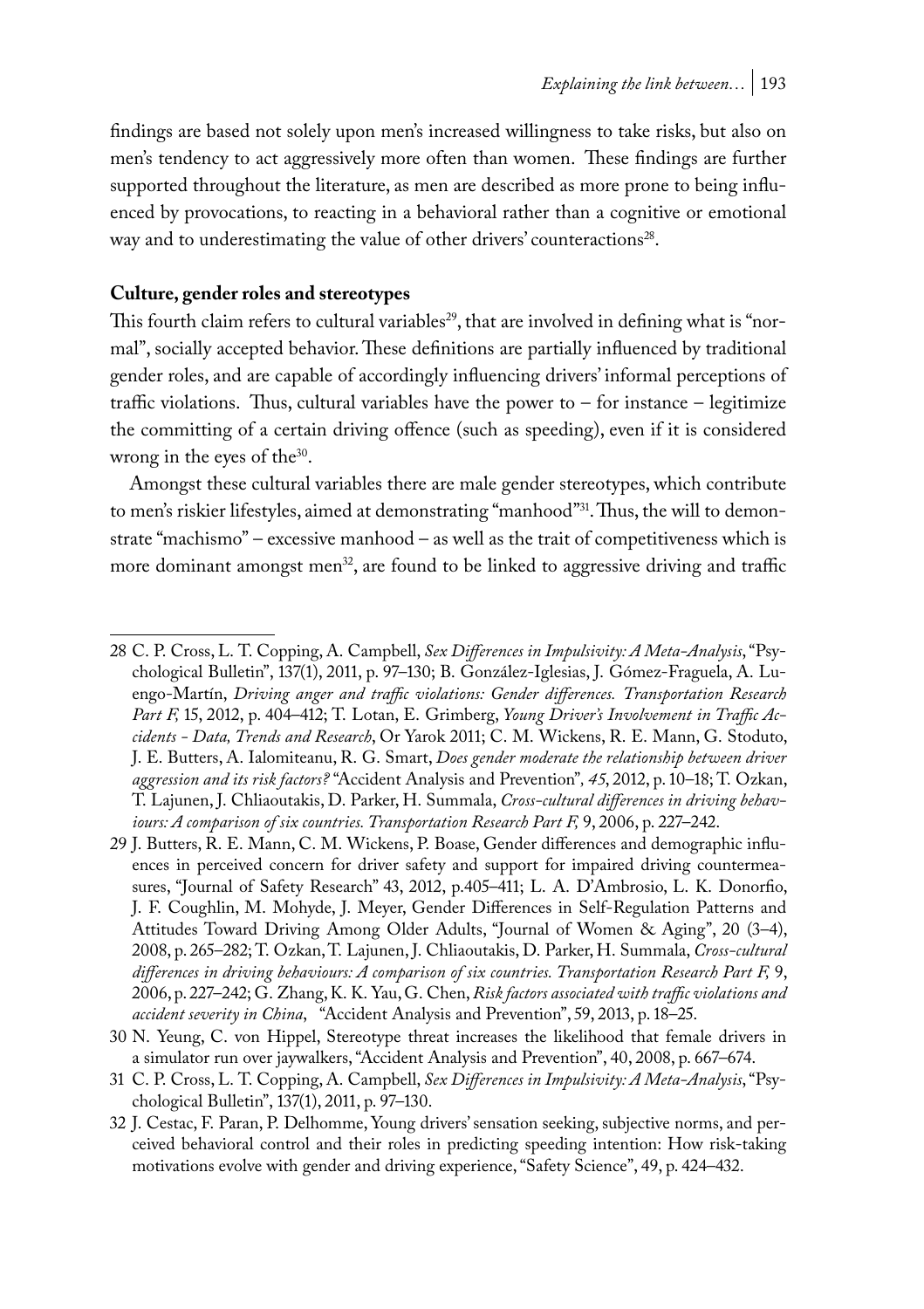violations committed by men<sup>33</sup>. This claim can be supported by data showing that when men are in the company of other men, they tend to commit even more violations and drive more recklessly than when they are alone - supposedly in order to accent their manhood in the form of capability and fearlessness. Some claim that this type of behavior should not be considered deviant but natural, as males of all species act similarly out of the evolutional need to attract mates; in the case of the human race, therefore, one of the only socially-accepted ways to pronounce one's manliness is through driving behaviors<sup>34</sup>.

In research performed on a sample of men, Schmid Mast<sup>35</sup> primed masculine symbols in order to examine whether the masculine gender role has an influence upon men's levels of speeding while driving. The results indicated that being exposed to masculine properties before driving does increase – unconsciously – the level of speeding among men. It is interesting to point out that, conversely, feminism as a cultural variable was found to be a factor lowering aggressive driving and traffic violation levels amongst women<sup>36</sup>. This might be explained by Cross<sup>37</sup> idea, according to which women's higher levels of self-control are responsible for the gender gap, determining the prevalence of traffic violations and criminal behavior in general. The authors further explain that this feminine self-control is a result of girls' internalizing the significant enviro-cultural control mechanisms placed upon them since childhood, in comparison with boys'.

Wickens<sup>38</sup> further examined this subject when they analyzed a few more enviro-cultural factors that were found to be positively linked to traffic violations, while referring to the influence that the gender variable might have upon these factors. Among other findings, it is important to note how the authors found a link between psychological distress

<sup>33</sup> J. Butters, R. E. Mann, C. M. Wickens, P. Boase, *Gender differences and demographic influences in perceived concern for driver safety and support for impaired driving countermeasures*, "Journal of Safety Research" 43, 2012, p.405–411.

J. Cestac, F. Paran, P. Delhomme, Young drivers' sensation seeking, subjective norms, and perceived behavioral control and their roles in predicting speeding intention: How risk-taking motivations evolve with gender and driving experience, "Safety Science", 49, p. 424–432.

<sup>34</sup> E. Constantinou, G. Panayiotou, N. Konstantinou, A. Loutsiou-Ladd, A. Kapardis*, Risky and aggressive driving in young adults: Personality matters*, "Accident Analysis and Prevention"*,* 43, 2011, p. 1323–1331.

<sup>35</sup> M. Schmid Mast, M. Sieverding, M. Esslen, K. Graber, L. Jancke, *Masculinity causes speeding in young men*, "Accident Analysis and Prevention", 40, 2008, 840–842.

<sup>36</sup> C. M. Wickens, R. E. Mann, G. Stoduto, J. E. Butters, A. Ialomiteanu, R. G. Smart, *Does gender moderate the relationship between driver aggression and its risk factors?* "Accident Analysis and Prevention"*, 45*, 2012, p. 10–18.

<sup>37</sup> C. P. Cross, L. T. Copping, A. Campbell, *Sex Differences in Impulsivity: A Meta-Analysis*, "Psychological Bulletin", 137(1), 2011, p. 97–130.

<sup>38</sup> C. M. Wickens, R. E. Mann, G. Stoduto, J. E. Butters, A. Ialomiteanu, R. G. Smart, *Does gender moderate the relationship between driver aggression and its risk factors?* "Accident Analysis and Prevention"*, 45*, 2012, p. 10–18.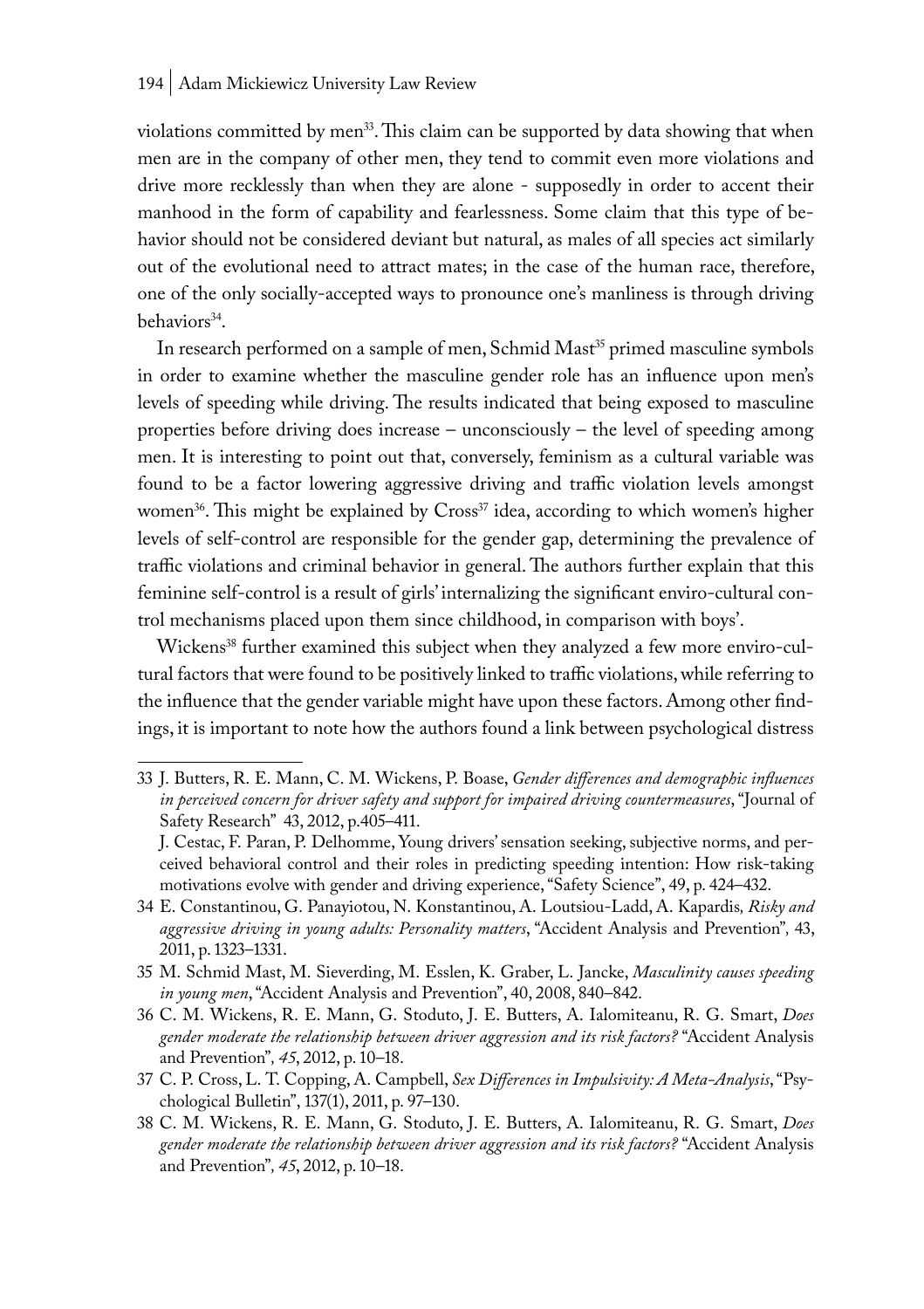and depression among women and traffic violations (in accordance with the existence of higher rates of depression among the female population rather than the male one); risky behaviors such as driving under the influence were more prevalent among men, however, a finding that is understandable when one considers how these kinds of behaviors are much more socially accepted when committed by men rather than women.

Other cultural explanations for women's comparative lack of risky driving behaviors and traffic violations include the higher probability of women – as nurturing, motherly characters – being accompanied by young children when driving, a fact that serves as a catalyst for safer driving. Chen also notes how altruism and caring – traits that are attributed mainly to women – also lead to lower levels of traffic violations and accidents among women.

Another significant cultural variable is negative gender stereotypes concerning women's driving skills. Russo<sup>39</sup> open their article by referring to female gender stereotypes concerning driving, which describe women as incapable drivers. This might point to the fact that women's comparatively lower involvement in traffic violations and accidents stems from a lack of confidence, which might originate from stereotypes underestimating women's capabilities as drivers. However, it is worth mentioning that Yeung & von Hippel<sup>40</sup> argue in favor of a reverse effect of female stereotypes, as being a " self-fulfilling prophecy"; therefore, they claim that women's increasing involvement in traffic accidents might originate from internalizing a gender biased perception of themselves as being "bad" drivers.

Lastly, some more gender-cultural explanations can be found in González-Iglesias<sup>41</sup>. The authors refer to the universal female difficulty of integrating careers and family life as a stimulant to women's aggressive driving, when it manifests itself as a response to obstacles on the road that delay driving (such as road-blocks). In addition, the authors describe males as being more aim-directed than females, which leads to male aggressive driving as a response to males' resentment towards traffic laws and law enforcement that delay them in reaching their aim (such as a visible police presence that compels drivers to adjust driving styles).

<sup>39</sup> F. Russo, S. A. Biancardo, G. Dell'acqua, *Road Safety from the Perspective of Driver Gender and Age as Related to the Injury Crash Frequency and Road Scenario*, "Traffic Injury Prevention", 15, 2014, p. 25–33.

C. M. Wickens, R. E. Mann, G. Stoduto, J. E. Butters, A. Ialomiteanu, R. G. Smart, *Does gender moderate the relationship between driver aggression and its risk factors?* "Accident Analysis and Prevention"*, 45*, 2012, p. 10–18.

<sup>40</sup> N. Yeung, C. von Hippel, Stereotype threat increases the likelihood that female drivers in a simulator run over jaywalkers, "Accident Analysis and Prevention", 40, 2008, p. 667–674.

<sup>41</sup> B. González-Iglesias, J. Gómez-Fraguela, A. Luengo-Martín, Driving anger and traffic violations: Gender differences. Transportation Research Part F, 15, 2012, p. 404–412.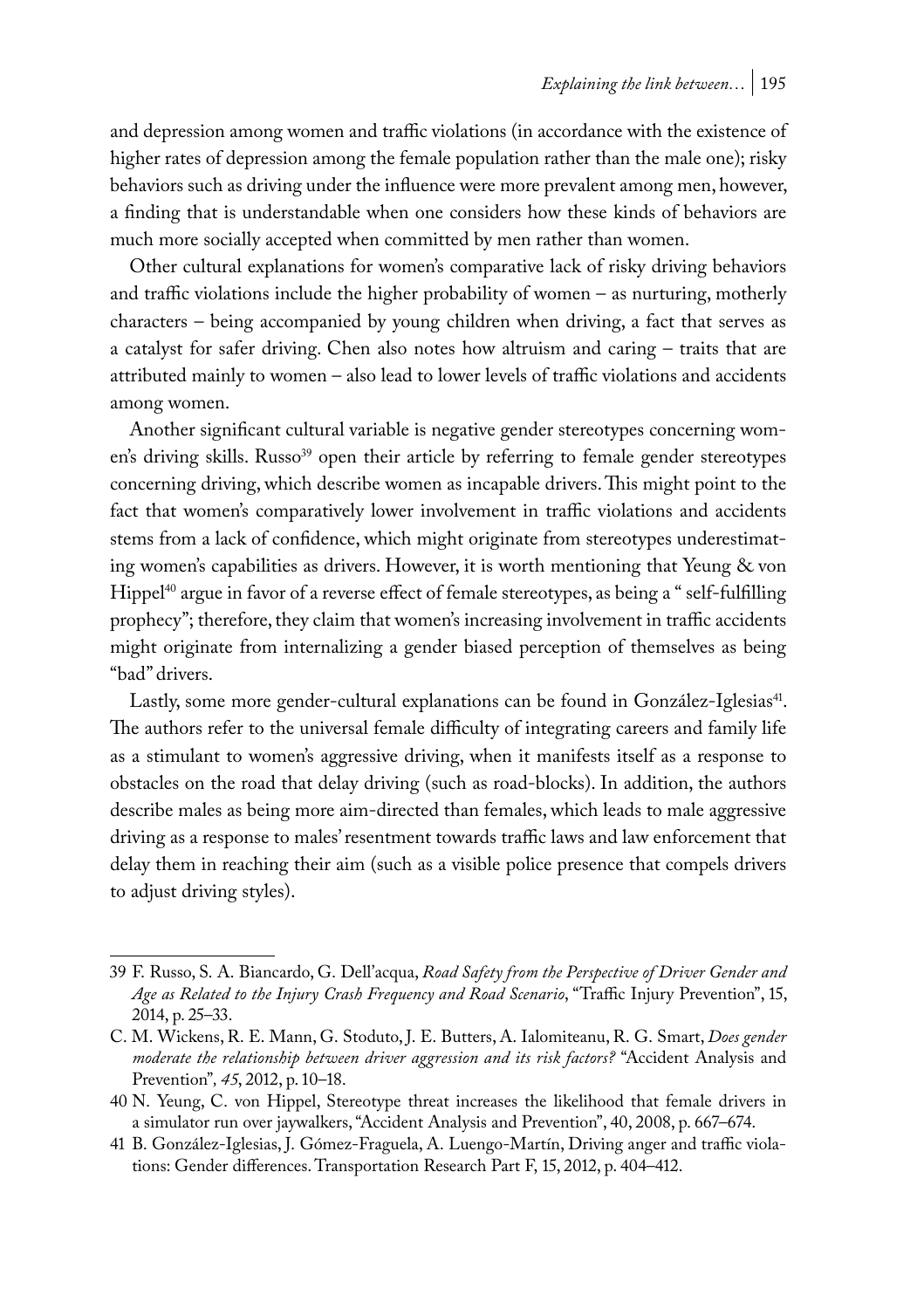#### 196 | Adam Mickiewicz University Law Review

It is safe to assume, then, that – as the last part of the literature review presented here suggests – cultural variables are a significant factor, when integrated with gender, influencing traffic violations and accident involvement. As culture takes on this prominent role, it can also be deduced that different cultural factors are involved when it comes to examining different contexts, such as the analysis of relevant data concerning one specific country. Ozkan<sup>42</sup> refer to the collection of cultural factors influencing driving behavior in a specific setting (or country) as a local "traffic culture". We will now present some relevant statistics regarding the case of Israel, while trying to establish which of the gender-related explanations mentioned above is especially prominent in the Israeli arena and its "traffic culture".

# **Gender differences in traffic accident involvement – the Israeli case**

### **Traffic accident statistics in Israel**

The following statistics were taken from publications made by the Israeli National Road Safety Authority (or "Ha Rashut Ha Leumit Le Betichut Ba Drachim", referred to here as the RLBD), a governmental bureau that was established in 2007 in order to combat the increasing risk of traffic accidents in Israel. Among its various efforts to reduce traffic accident fatalities, the RLBD issues relevant publications and statistical data on a yearly basis. The data used here was taken from its latest "Trends in Israel's road safety" publication, concerning the year 2012. This publication is based mainly upon police documentation of traffic accidents that have resulted in injuries or fatalities, as these are often the most detailed, reliable documents in the field.

In the year 2012, 61,849 traffic accidents that resulted in injuries and/or deaths occurred within Israeli boundaries. Compared with 2011, this statistic represents a reduction of approx. 4000 incidents. 20% of these accidents are considered as "serious" / lethal accidents or ones that were caused by the relatively more severe variety of traffic violations (such as disregarding a stop sign or a traffic light, drink-driving, etc.). Among these cases, 263 of the people involved suffered lethal injuries as a result of their involvement in the accident – a decrease of 23% in comparison with the previous year's records. Overall, 2012 and the decade preceding it showed a consistent decrease in the number of traffic accidents and related fatalities in Israel.

When making comparisons on an international basis, it is found that compared with other OECD countries – on the basis of fatalities per 100,000 civilians – the Israel of 2012 is in the 2ndmost favorable place (the least amount of fatalities per 100,000 people) along with the Netherlands, with only 3.3 fatalities. However, when looking at

<sup>42</sup> T. Ozkan, T. Lajunen, J. Chliaoutakis, D. Parker, H. Summala, *Cross-cultural differences in driving behaviours: A comparison of six countries. Transportation Research Part F,* 9, 2006, p. 227–242.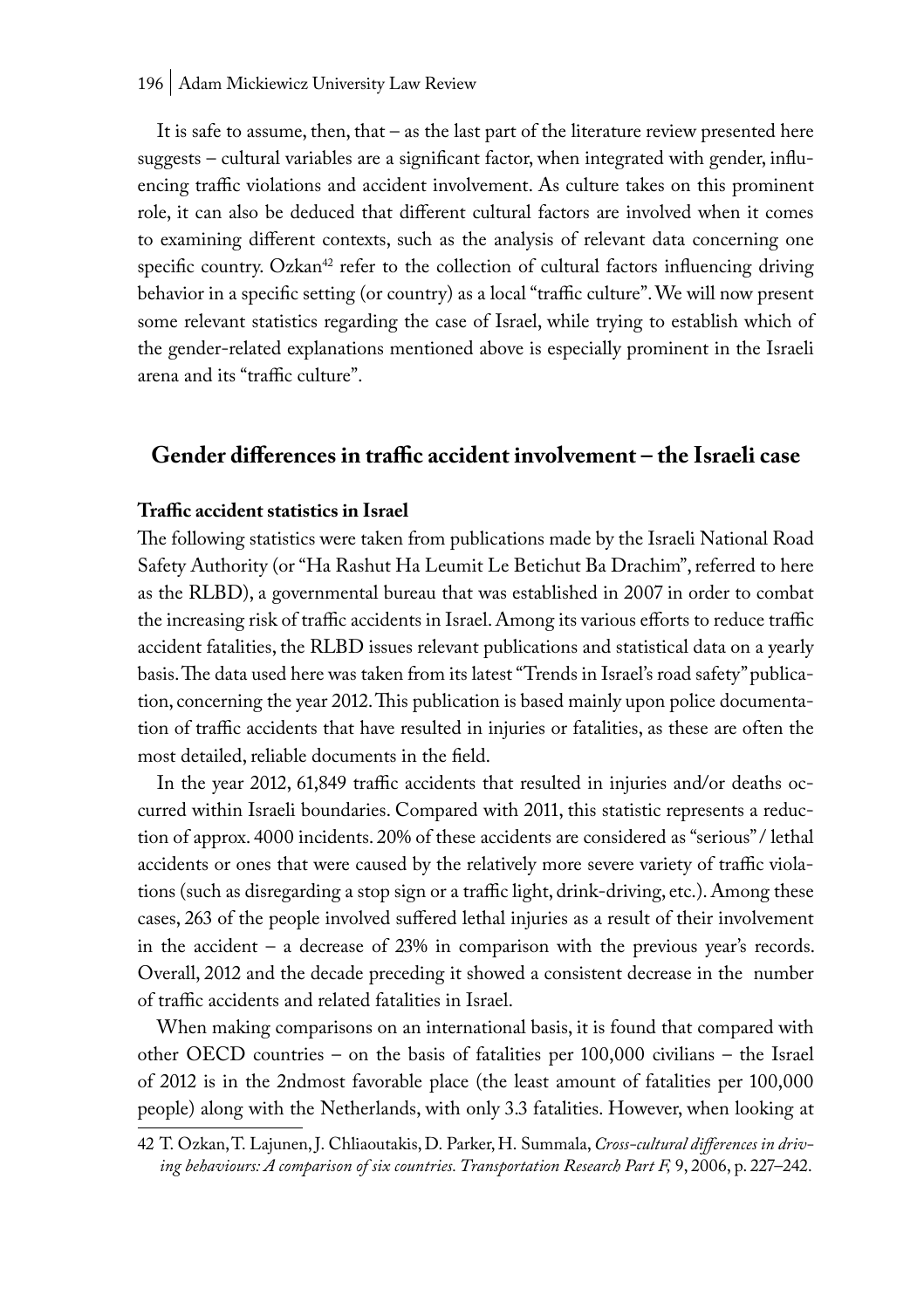comparisons concerning the number of fatalities per 100,000 vehicles, Israel has the highest levels (the largest amount of fatalities) along with the Czech Republic, with an average of 12.7 fatalities. It can be deduced, therefore, that low quantities of automobiles on the road might account for the low average of fatalities per civilians, while much higher levels can be found when concerning fatalities per automobiles – a finding that is especially important from the perspective of international comparison. Thus, it is apparent that traffic accidents continue to pose a significant threat in the Israeli state and that learning more about the features and causes of this threat can be of great benefit to Israeli citizens.

One way of learning more about traffic accidents in Israel is through analyzing related gender trends. In Israel there are 3.75 million people who have driving licenses. Of them, 54% are men and 46% are women. As shown previously, gender can be of great relevance to the issue of traffic accidents, and can therefore be a possible effective basis for designing and implementing programs aimed at fighting this phenomenon. Such gender-targeted programs are highly recommended by many<sup>43</sup>, for example.

According to the RLBD's 2012 publication, 73% of fatalities in that year were men. In addition, when analyzing the fatalities further, it was found that among females, only 17.1% were in the the driver's seat when the accident occurred, compared with 43.5% of men. The overrepresentation of men in traffic accidents – as introduced in the first section of this article – is, therefore, prominent in the Israeli case as well as in many other countries'. How can we explain this in the light of Israel's "traffic culture" and gender norms? We will now give some details regarding the concept of the "culture of honor" and it's prevalence in Israel in order to answer this important question.

# **Conclusion: The culture of honor & gender roles in Israel**

An extensive literature review conducted by Taubman-Ben Ari<sup>44</sup> concludes with a profile of the Israeli driver as being over-confident, a risk-taker, a thrill-seeker, potentially aggressive and less agreeable. Israeli men, particularly, use driving as means of strengthening their masculine self-image, taking risks, practicing control, testing boundaries and making an impression. Young male drivers are especially prone to risk-taking based on their social need to express their manhood. Israeli male drivers are also less likely be motivated to follow traffic laws, and tend to obey them mostly when they suspect that disobeying will result in punitive actions (and not out of respect or agreement with the

<sup>43</sup> J. Butters, R. E. Mann, C. M. Wickens, P. Boase, *Gender differences and demographic influences in perceived concern for driver safety and support for impaired driving countermeasures*, "Journal of Safety Research" 43, 2012, p.405–411; M. Schmid Mast, M. Sieverding, M. Esslen, K. Graber, L. Jancke, *Masculinity causes speeding in young men*, "Accident Analysis and Prevention", 40, 2008, 840–842.

<sup>44</sup> O. Taubman-Ben Ari, *Israeli Driver Profile.* Jerusalem 2005.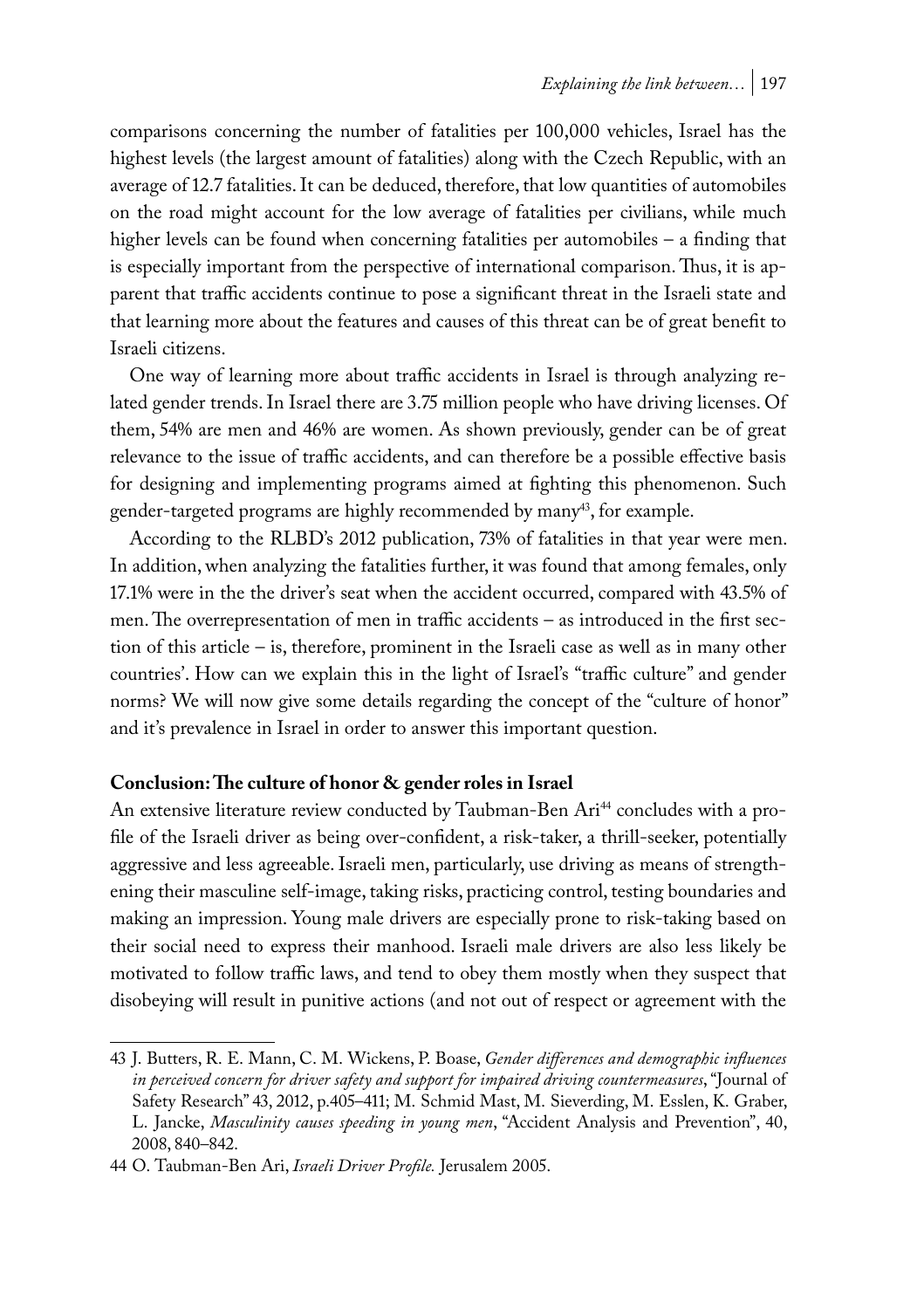law). They see their law-breaking driving styles as being acceptable and legitimized and don't tend to self-criticize in that respect. They are also considered to be relatively aggressive (mostly in terms of their attitudes rather than their actions) and see themselves as better drivers than Israeli women.

Taubman-Ben Ari concludes that in light of the lack of other relevant research, it is hard to safely determine whether the Israeli male driver has features that are similar to those of male drivers from different countries. However, when we look at the literature review presented in this article with regards to international gender disparities in traffic accidents, we can find many similarities to the specific Israeli case – positive gratification and sensation seeking, aggressiveness, underestimation of risks, etc. However, when trying to apply this comparison to cultural norms and gender roles, a much more specific picture is revealed, as expected. This picture can be mainly described in terms of the "culture of honor" concept, as we will now explain.

"Honor cultures" is a term used to define societies in which members derive their social rank and sense of worth by measuring up to social norms of honorable behavior and avoiding (or avenging) shameful behavior. These cultures cultivate emotions such as shame and envy, which tend to be collectively defined, rather than more individualistic emotions such as guilt, remorse, etc (Kamir,  $2004$ )<sup>45</sup>. The code of conduct developed in honor cultures emphasizes, therefore, the importance of social image and one's reputation $46$ .

In honor cultures, honor serves as an effective disciplinary tool. An honor culture offers its members specific behavior codes demanding complete obedience, as failure to follow these codes results in loss of honor.

Honor is a concept that manifests itself differently in different cultures, as honor cultures are local and particularistic in the sense that they apply exclusively to their own members. Ethnographic studies of "honor" have emphasized its special meaning for the Mediterranean population<sup>47</sup>. In the Israeli context – with Israel considered as a "culture of honor" –"honor" mainly implies a set of values stressing power and "masculine" militant features. This ideology stems from the experiences of the Jewish Diaspora (especially the Holocaust) and the view that there is a stain of shame on the collective Jewish identity, which can be wiped-out through militant power<sup>48</sup>. With regards to Is-

<sup>45</sup> O. Kamir, Israeli Honor and Dignity: Social Norms, Gender Politics and the Law, Jerusalem 2004.

<sup>46</sup> P. M. Rodriguez Mosquera, A. H. Fischer, A. S. Manstead, R. Zaalberg, Attack*, disapproval, or withdrawal? The role of honour in anger and shame responses to being insulted*, "Cognition and Emotion", 22, 2008, p. 1471–1498.

<sup>47</sup> V. M Guerra, R. Giner-Sorolla, M. Vasiljevic, The Importance of Honor Concerns across Eight Countries. Group Processes and Integroup Relations, 16 (3), 2012, p. 298–318.

<sup>48</sup> O. Kamir, Israeli Honor and Dignity: Social Norms, Gender Politics and the Law, Jerusalem 2004.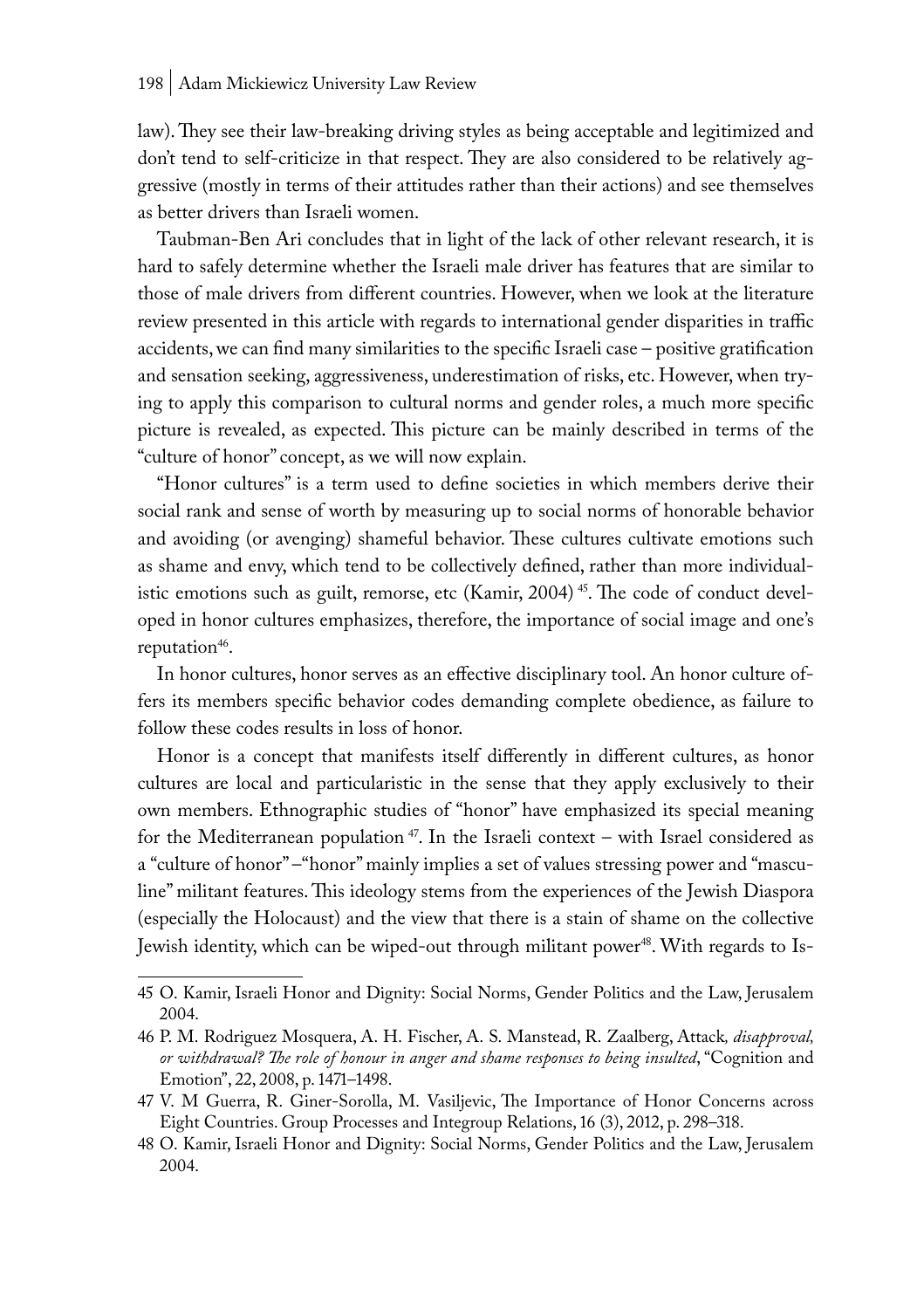rael's Arab inhabitants, it is widely accepted that Arab societies cultivate honor cultures as well – even more so than within Jewish-Israeli society<sup>49</sup>. An interesting combination of "double" honor cultures can also be found in the Israeli case, when examining Jewish citizens whose families immigrated to Israel from Arab countries such as Morocco, Iraq, etc.

Honor cultures are also class-oriented, since honor and the means of maintaining it vary according to social class. The most obvious class difference in many honor cultures is gender based. The nature of honor thus differs greatly between men and women – a woman is usually dishonored by the tainting of her sexual purity (when she is "active", and honored when she is "inactive"), while men are obliged to become active "protectors" in order to gain honor (and are shamed when they do nothing to defend themselves) $50$ .

When we compare this brief description of the concept of honor culture and Taubman-Ben Ari's<sup>51</sup> profile of Israeli drivers, many parallel features arise. The Israeli male driver – whether Jewish or Arab – is a driver competing in the race for honor; as masculine militant values direct his self-esteem – mostly unknowingly – this driver wishes to express his "activeness". He is not a passive player conforming to traffic law, doing as he is told; on the contrary – inactiveness, receptivism and conformity are all feminine values in the eyes of the Israeli male driver and therefore they do not match his perceived self-image.

It can be deduced, therefore, that Israeli honor culture – along with the Arab one, in some cases – serves as a background to drivers' judgment calls; as honor implicates social rank, which in turn implicates self-image, the Israeli driver strives to maintain honor while on the roads. Not wanting to admit defeat or incapability, he will not surrender to rules indicating that there are limitations to his power, such as speed-limits or the order not to drive while under the influence. For a male driver this can be considered as admitting defeat, accepting oneself as weak and therefore dishonored; in the eyes of the culture of honor, traffic laws are therefore considered as offensive, harmful factors and not as the protective measures they were designed to be. The Israeli male is over-confident, a risktaker and a thrill-seeker because all these features serve to maintain his role as a protector – as an active soldier holding the power to defend and redeem – while the female driver will choose to abide by the laws that are mostly consistent with her maintaining her honor as a passive, quiet, incapable women.

A 'culture of honor' is one way to explain the phenomenon. However, according to a new British study conducted by Professor Geoffrey Beattie from Manchester Uni-

<sup>49</sup> V. M Guerra, R. Giner-Sorolla, M. Vasiljevic, The Importance of Honor Concerns across Eight Countries. Group Processes and Integroup Relations, 16 (3), 2012, p. 298–318.

<sup>50</sup> V. M Guerra, R. Giner-Sorolla, M. Vasiljevic, The Importance of Honor Concerns across Eight Countries. Group Processes and Integroup Relations, 16 (3), 2012, p. 298–318.

<sup>51</sup> O. Taubman-Ben Ari, *Israeli Driver Profile.* Jerusalem 2005.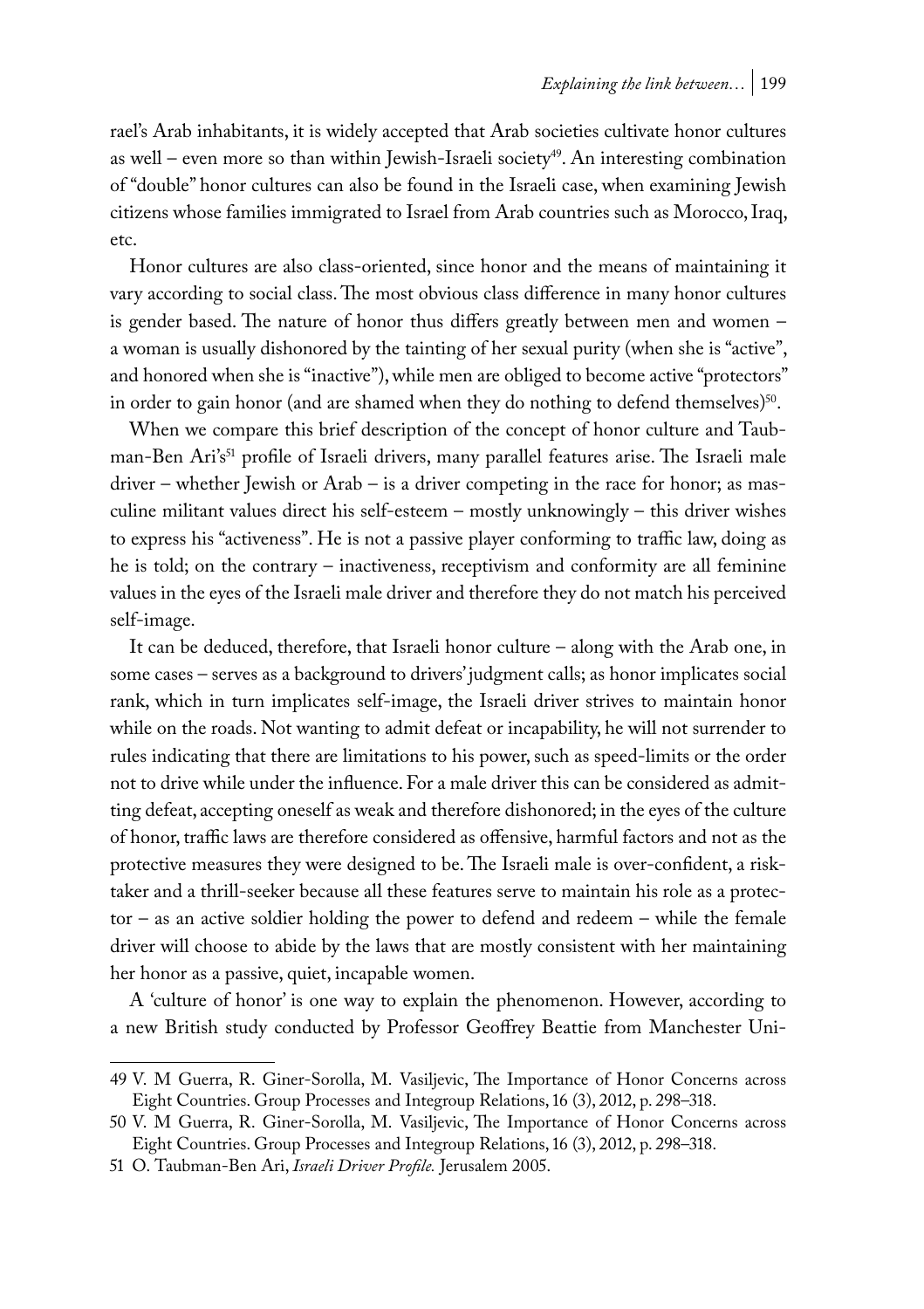versity for the British insurance company esure, the reasons lie in another evolutionary factor: in the genes of men there is a primitive caveman – our distant ancestor.

In this study, "Gender Differences in Driving Risk as an Influence on the Risk Premium in the Cost of Insurance", Beattie goes far into the past. According to the study, 99% of the evolution of the mind occurred in the period when we were still hunters. Therefore, in the mind of the modern person in the 21st century, there are still ancient traits that explain the difference between the genders in all that pertains to taking risks in driving. In other words, Beattie maintains that people have not developed much since our forefathers lived in caves and hunted whatever they could, and the intention is, of course, to highlight the men in the population.

Going out to hunt was accompanied by the taking of many risks, and this is what explains, according to the research, the behavior of young people. Male drivers are like our ancestors; the process of driving is a type of hunt, and the risks taken during it raise the chances of being involved in an accident. Women, in contrast, were not forced to leave the opening of the cave, and therefore they take fewer risks, even today.

The research study also attempts to provide responses to other research studies that have been published over the years pertaining to the differences between the sexes. Throughout the world, men are more involved in traffic accidents, regardless of their relative number in the population. In addition, men cause problems not only behind the wheel but also as pedestrians, at home, and at work. Thus, Beattie negates the fact that driving skills or the instinct of competitiveness influences the data and maintains that the cause is a deeper factor in the personality.

Beattie also provides a solution to masculine aggressiveness. While women can understand actions undertaken against them, men interpret this as personal and immediately act to protect their honor. Women, even if they decide to act, will not choose a direct mode of action but will adopt an indirect and intelligent way of acting (and perhaps a vengeful way). The hunter in us is also what causes us to violate traffic rules.

During adolescence, changes occur in the brain and cause erosion in the hunter's gene. However, the life span of the primitive man was very short, so that the age of forty was sometimes considered an advanced age. Thus, it is possible to hypothesize that the same person walking on two legs 'missed' the more reasoned stage of awareness and therefore very little development occurred in this stage of life. This explains the fact that the bottom line is that men have greater chances of being involved in traffic accidents than women.

As observed before, involvement in breaking traffic laws often leads to involvement in traffic accidents. As the average Israeli male abides by his culture of honor, he is more prone to breaking the law – especially where it is relatively socially acceptable to do so: when driving – and therefore becomes much more exposed than female drivers to traffic